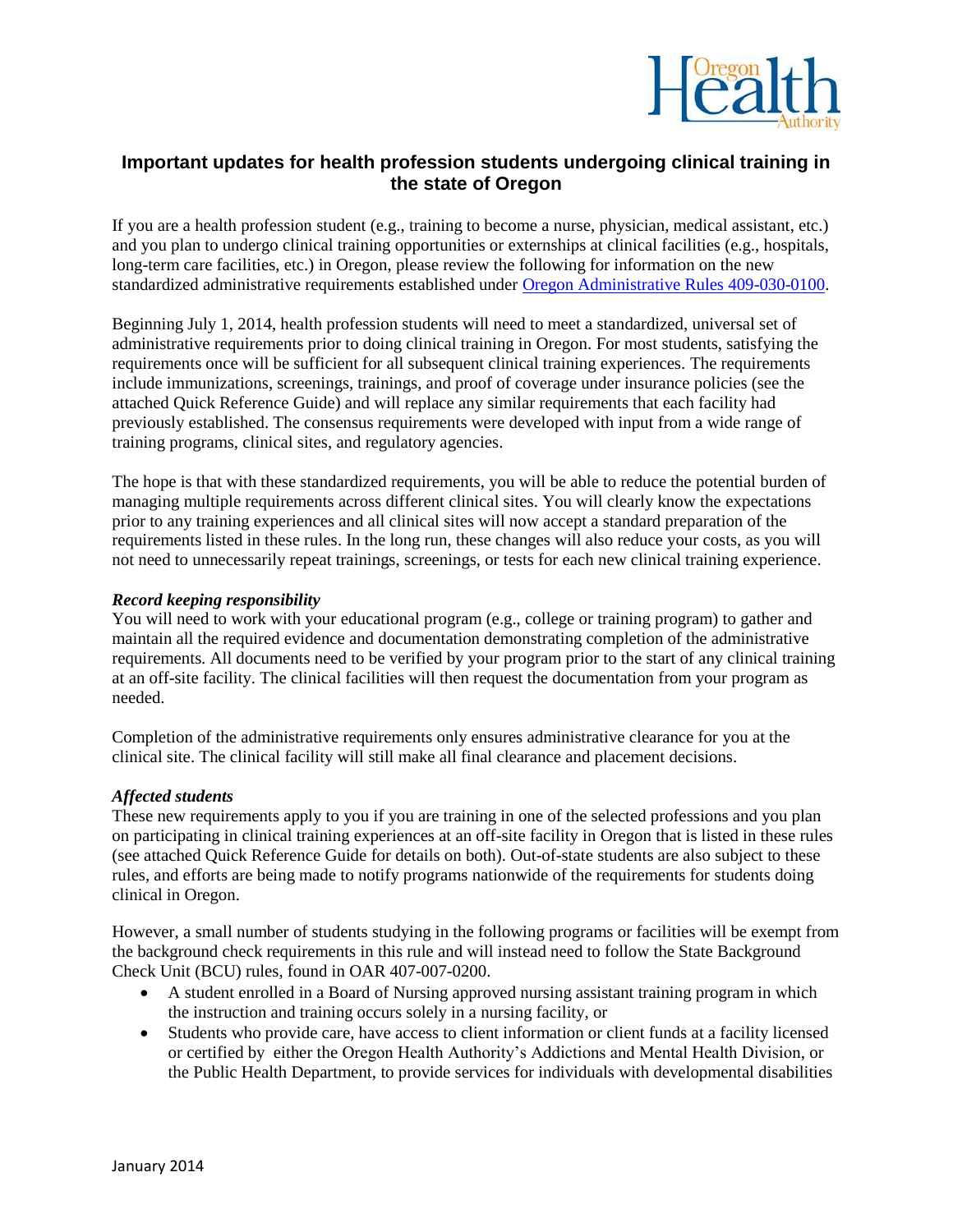

## *Exceptions for on-site clinical training*

If your health profession program offers clinical training opportunities on-site at your facility, you do not need to complete these requirements in advance of the on-site training. For example, students at OHSU do not need to complete these requirements prior to any clinical training at OHSU.

## *Changes and variations to the requirements*

These rules prevent clinical facilities from setting additional requirements within the categories covered under the new standard requirements. For example, they cannot require proof of an immunization that is not listed in the requirements or require that you utilize a 12-panel drug screen instead of a 10-panel drug screen. However, each facility can continue to conduct in-house preparations for students or unique onboarding procedures, trainings or orientation sessions.

In rare and extenuating circumstances (e.g., a public health emergency situation, such as an outbreak that requires a new or different vaccination) the clinical facility may temporarily institute a site-specific variation or change to a standard requirement, provided that it notifies all affected parties and the Oregon Health Authority in advance of any changes. Once instituted, a change or variation will remain in place until next annual review of the rules, at which point a decision will be made to spread the change or variation to all students at all facilities, or to strike down the change.

## *Exemptions for clinical facilities*

A number of facilities have requirements that are set at the federal level (e.g., Department of Veterans' Affairs facilities) or are otherwise separately developed (e.g., state prisons and correctional facilities). If you wish to do a clinical rotation at those sites, you will need to meet the administrative requirements set forth by those facilities. Please see the attached Quick Reference Guide.

Additionally, if the clinical facility has fewer or less stringent requirements for newly hired, non-student employees, it may request an exemption from specific categories of these rules. For example, if it does not require a new hire at the facility to complete a background check, the facility may request an exemption from the rules so that students do not have to complete a background check either. However, students would still need to follow these requirements for the other categories (immunizations, trainings, and evidence of insurance policies).

## *Background*

As dictated in [SB 879 \(2011\),](https://olis.leg.state.or.us/liz/2011R1/Measures/Text/SB879/Enrolled) the standardized set of administrative requirements was determined through a comprehensive and extensive process that involved experts, a wide variety of stakeholders, and public input. The intention of SB 879 was: to mitigate inconsistencies that currently exist across clinical facilities; to promote efficient solutions to reduce costs for students, health profession programs and clinical facilities; and to ensure patient, clinical staff and student safety.

For more background information, including a list of FAQs, please visit: [http://www.oregon.gov/oha/OHPR/Pages/sct.aspx.](http://www.oregon.gov/oha/OHPR/Pages/sct.aspx)

If you have additional questions, please email: [Clinical.TrainingReq@state.or.us](mailto:Clinical.TrainingReq@state.or.us)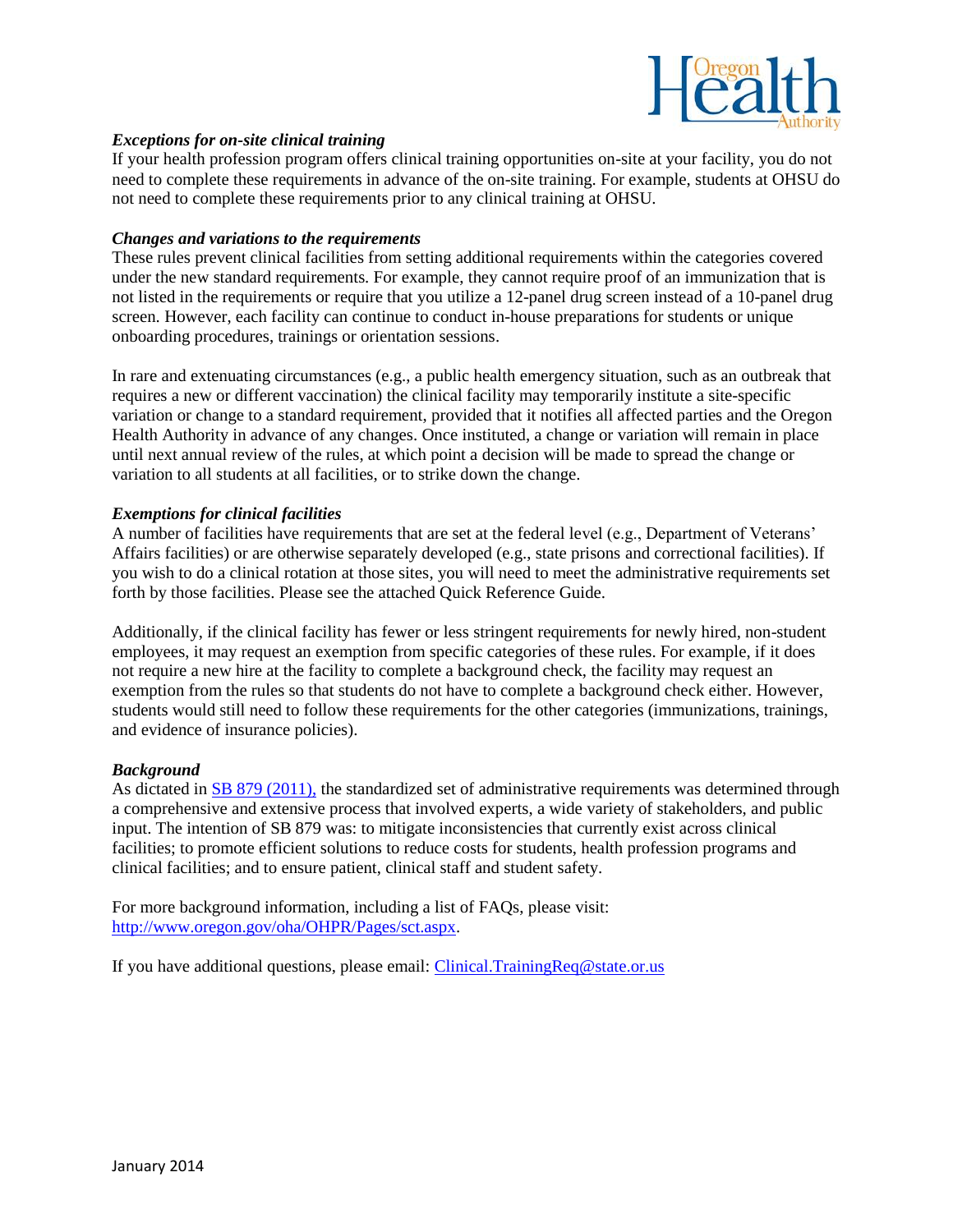

# Oregon Administrative Requirements for Health Profession Students Quick Reference Guide

## **Facilities:**

Clinical facilities that must accept the standardized administrative requirements include:

- Ambulatory care settings (e.g., clinics, private practices, FQHCs, and primary care homes)
- Ambulatory surgical centers
- Hospice settings
- Hospital and emergency departments

Clinical facilities that are exempt from these rules include:

- chiropractic, acupuncture, and massage therapy clinics
- federal facilities, including Department of Veterans' Affairs, Indian Health Service facilities, and federal prisons
- health management or administrative departments;
- **Students:**

Students in the following health professions must complete the requirements prior to undergoing any clinical training.

- Audiologists
- Clinical laboratory science specialists, including medical technologists, clinical lab scientists, medical lab technologists, and clinical lab assistants
- Dental hygienists
- Dentists and dental assistants
- Denturists
- Dieticians
- Emergency medical services providers
- Hemodialysis technicians
- Marriage and family therapists
- Medical assistants
- Medical imaging practitioners and limited xray machine operators
- Nurses, including registered nurses, practical nurses, advanced practice nurses, nurse practitioners, nursing assistants, medication aides and any other licensed assistive nursing personnel

• Occupational therapists and occupational therapy assistants

• public elementary and secondary schools

 radiosurgery clinical placements • state prisons and correctional facilities

- Optometrists
- Pharmacists and pharmacy technicians
- Physical therapists, physical therapist aides, and physical therapist assistants
- Physician assistants
- Physicians (Medical/Osteopathic and Naturopathic)
- Podiatrists
- Polysomnographic technologists
- Professional counselors
- Psychologists
- Regulated social workers
- Respiratory care practitioners
- Speech-language pathologists and speechlanguage pathologist assistants
- Surgical technologists
- Long term care facilities • Residential care facilities
- Skilled nursing facilities

 $\text{(grades K-12)}$ ;